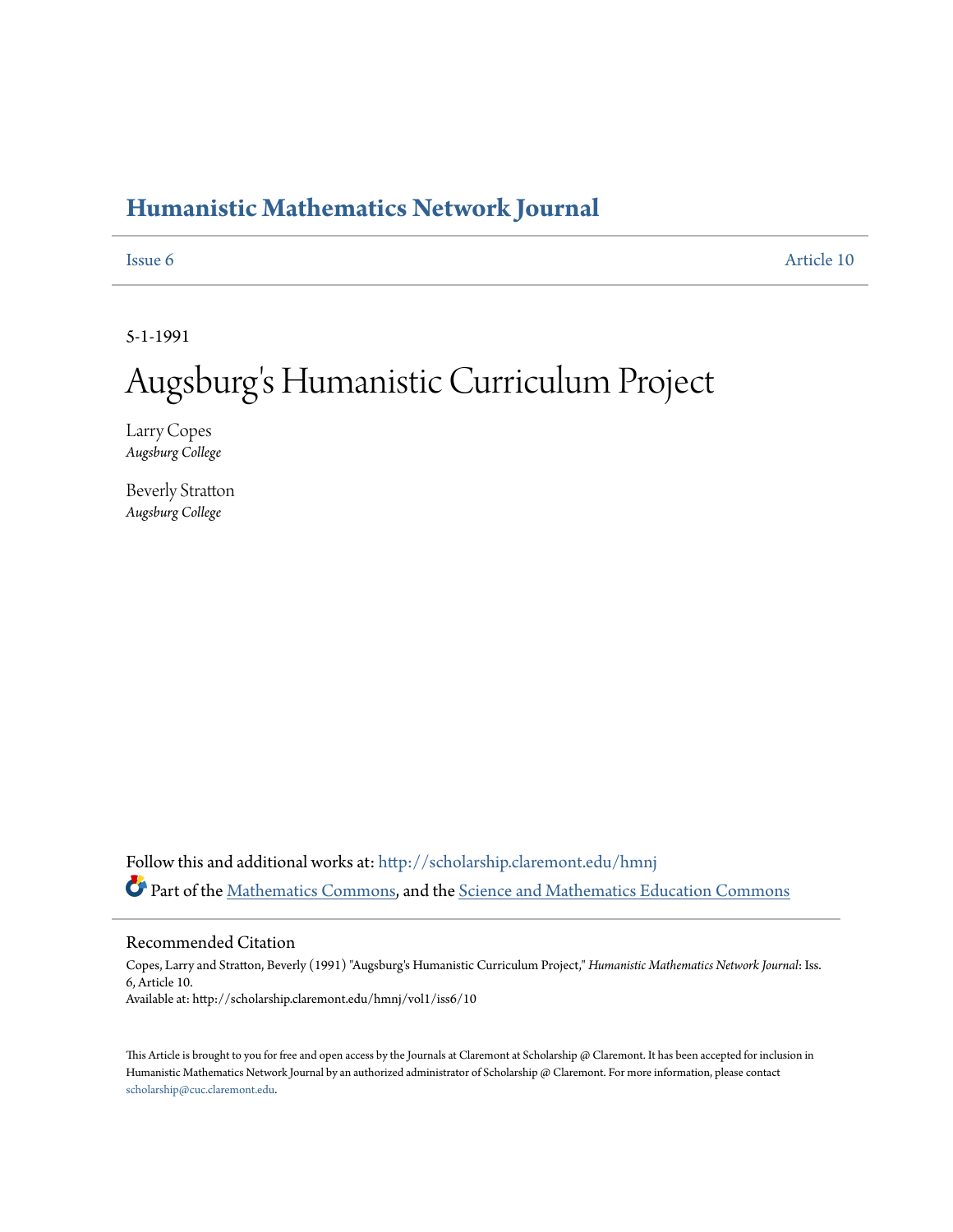## AUGSBURG'S HUMANISTIC CURRICULUM PROJECT

Larry Copes and Beverly Stratton

Summary: The Department of Mathematics at Augsburg College has embarked on a project to replace the traditional calculus/linear algebra sequence for mathematics and science majors with a curriculum more representative of the ideas and humanistic processes of mathematics.

## Background and goals

This project grew out of several frustrations our mathematics faculty has had:

- We are not preparing most lower-division mathematics students to decide whether or not to become mathematics majors. They do not become aware of the breadth of mathematical ideas. and we do not teach them the logical or creative mathematical thinking mathematicians use.
- Nor are we preparing most lower-division mathematics students to major in the sciences. We do not give them a sufficiently deep understanding of the mathematical concepts they do encounter, nor do we introduce them to the breadth of mathematical topics row being used in the sciences.
- We are not teaching most lower-division mathematics students to read mathematics well enough to fill in these gaps in their mathematical knowledge. Nor do we teach them to write mathematics even well enough to communicate their mathematical results clearly, much less to use writing as a tool for better thinking.
- Numerous good, creative mathematics students drop out of our calculus sequence expressing a personal distaste for calculus, without realizing how broad the field of mathematics is.
- After one term, the non-science students in our "Mathematics tor liberal Arts" course know more about mathematics than our majors do. They are

more aware of the processes involved in doing mathematics. and they understand more about the historical connections between mathematics and the rest of culture.

We want a curriculum that alleviates these frustrations. a curriculum to replace our traditional calculus/linear algebra curriculum for prospective mathematics and science majors.

What have we done toward that end? First, we talked a lot among ourselves, and with our science colleagues. We found ourselves in the unusual situation of having an entire mathematics faculty willing to work at this, and a science faculty supportive ot experimentation in this direction.

Then, based on our conversations, we drew up a list of overall goals. We decided that the goals of this project are that science and mathematics majors

- achieve a deeper understanding of calculus and linear algebra concepts than they do now;
- encounter more breadth of mathematical ideas than the current sequence provides;
- think more logically about mathematics than have students in recent years;
- read and write mathematics better than they do now; and
- be more aware of the cultural roots and influence of mathematics.

Then we acted. We applied to the NSF calculus reform program twice, with negative results. The breadth of topics in our proposed program means that it is not just calculus. So we turned to FIPSE. the "Fund for the Improvement of Post-Secondary Education." It's the only part of the Federal government that we know of that

-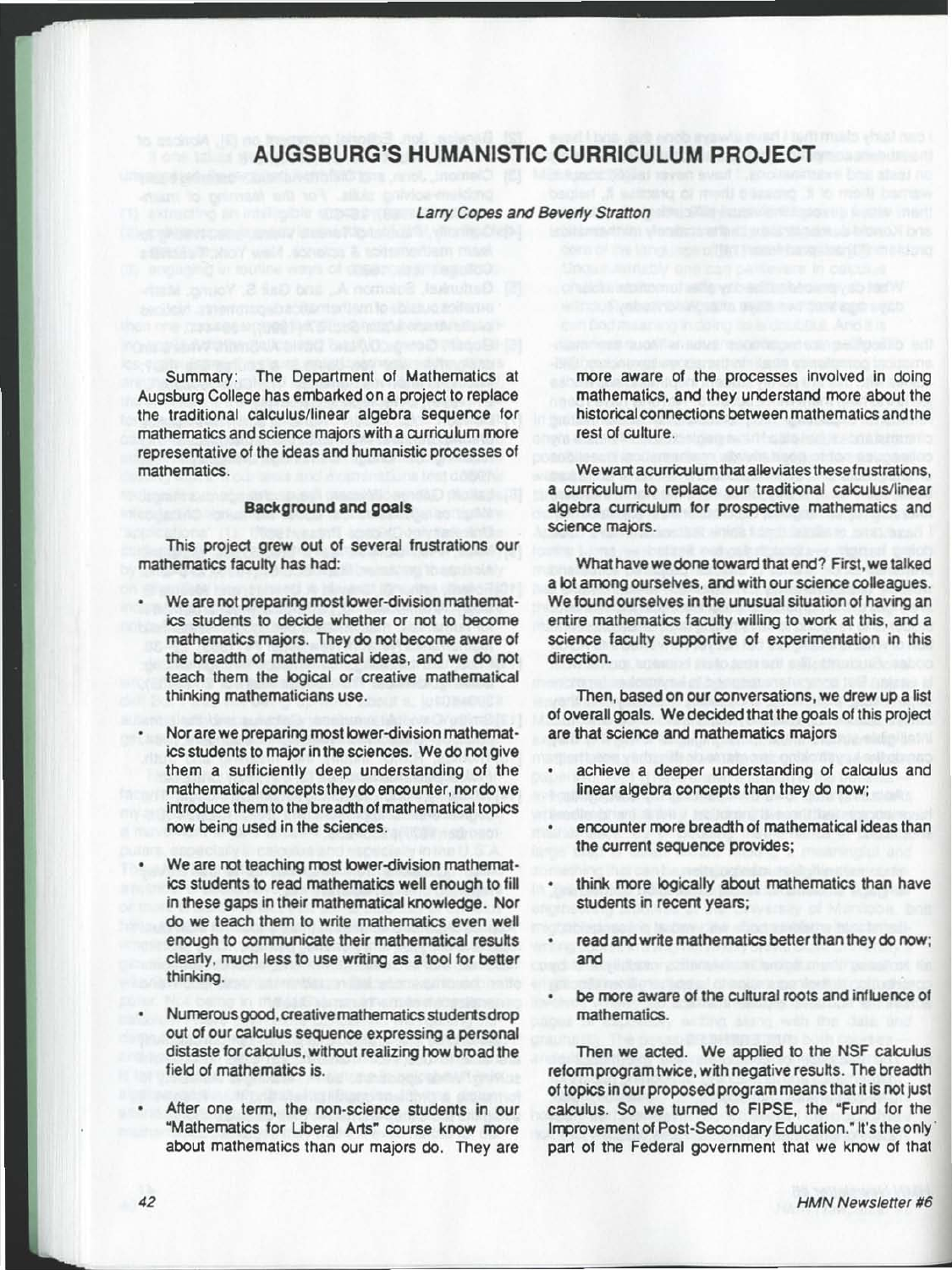prides itself on sponsoring innovative, cutting-edge programs and on getting them institutionalized.

FIPSE funded a three -year project, starting this past fall. Most of the support is for released time for four of the mathematics faculty to prepare the new curriculum. We're in the first year of that project, getting ready to teach the first year of the sequence next year. Next year we'll prepare the second year of the sequence, and during the third year of the project we'll teach both years of the sequence, prepare teaching materials for others, and host a dissemination conference. All along we'll be evaluating the effectiveness of the results.

#### Implementation

What havewe done so far? Firstwe had to determine where to start. Should we begin by deciding on the mathematical topics? How? Should we start with the current sequence and decide what to eliminate, or should we build from scratch? Or should we come up with particular objectives first? Should we decide on an overall organizational approach to give continuity to the courses? Should we each draw up a proposal and then merge them. or should we work as a group? How should we make decisions? These were some of the many questions we had to deal with initially. Some of them are still being discussed.

Fortunately, FIPSE encourages groups to pay a lot of attention to process, reasoning that even if our results don't fit well at another institution, our process might inform that institution's faculty in designing its own curriculum.

We consciously decided that group ownership of the project was extremely important, perhaps more important than sticking strictly to the details of the proposal we made to FIPSE. Striking a balance is still difficult, however.

Helping us gain ownership was our common experience in teaching our "Mathematics for Liberal Arts" course. Working against us were some differences: in the goals we wanted to stress. in visions of the final courses, in length of teaching careers. in preferences for involvement in groupwork, and in teaching styles. We've spent a great deal of time getting to know each other better and Ieaming to work with those commonalities and differences.

. Through this process we've reached some deci-SIOns:

We've come to accept that each of us will take a different approach to the ideas, some more historically-based than others. so that we will not be specifying a single day -by-day sequence, but rather several.

The disadvantage of this approach is that our list of topics and the written materials will have to be compatible with several sequences. The advantages, however, are that we won't have to come up with a single sequence of topics with which we all can live, and that the results should be more widely adaptable.

We even have some tentative lists of mathematical topics for the first year. At this point it appears that about half of the class sessions will be spent on calculus ideas.with about the scope of (but with more depth of understanding than) a short calculus course for non-science majors. The other half will range through geometry, probability, combinatorics, number theory, matrices, graph theory, and simple algebraic structures. We expect that the third term will be a more abstract approach to many of the same ideas, with more of the calculus details.

Right nowwe envision afork in the road atterthe third term. Replacing our differential equations course will be a course in applied mathematics, including not only differential equations but also, for example. more of the vector calculus used by scientists, Forthe more theoretically-oriented will be a course with more abstraction and rigor, answering many of the "how do you know you can do this?" questions that arose earlier in the program.

Although we've listed traditional categories of topics above, and we'll be flexible in allowing a variety of approaches to these topics. none of us expects to considerthe topics intraditional chunks . We ourselves are excited about connections among mathematical ideas, and we want our students to encounter many of those relationships. So each of expects to interweave the categories in some way.

This spring we plan to gather written materials from a variety of sources, get permissions to use those materials, and write a study guide to make connections among those various materials. We know that we'll have to write some materials ourselves. but we hope that we won't have to write too much. at least this year.